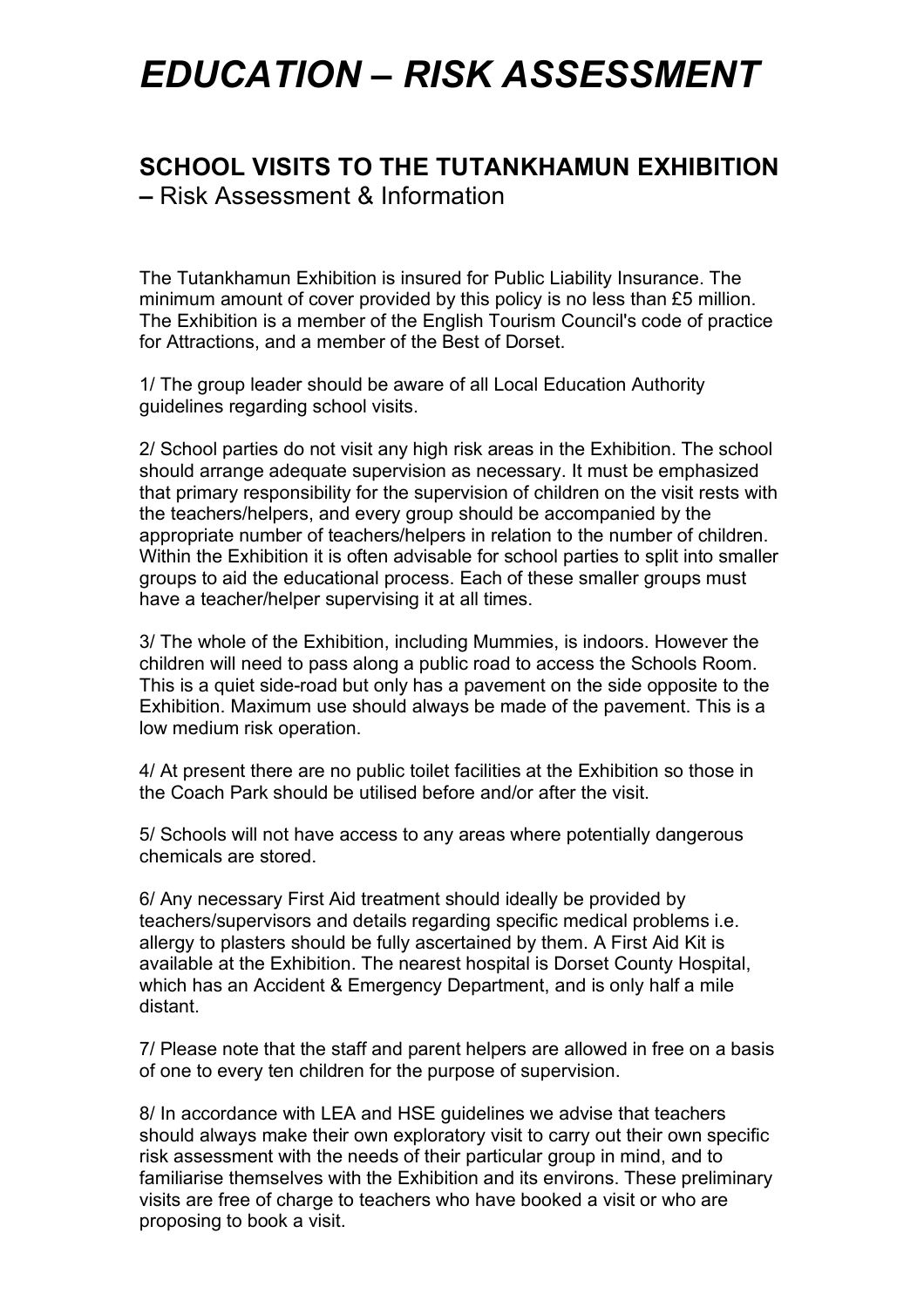### *Risk Assessment for Schools & Groups*

#### Introduction:

This risk assessment has been compiled to provide information to schools and similar groups visiting The Tutankhamun Exhibition, in Dorchester. It is strongly recommended, in line with national and local education authority guidelines, that teachers and supervisory staff carry out their own specific risk assessment prior to the main visit.

The Tutankhamun Exhibition is situated in the centre of Dorchester – the county town of Dorset. The coach park is at the 'Top of Town' coach park some 200 metres distant from the Exhibition.

All school groups are under the guidance of the Exhibition Education Staff, however responsibility for the pupils rests at all times with the supervising teachers. The risk assessment is based on the understanding that groups are supervised by an appropriate number of teachers and Parent/Carers in accordance with their own education authority standards.

#### Risk Levels:

It is deemed that the overall risk level for the Tutankhamun Exhibition is LOW

The Tutankhamun Exhibition has a planned strategy for health and safety with regular revisions and updates.

All fire prevention equipment is regularly tested by a qualified engineer.

Emergency lighting is provided

Fire Alarm and Smoke detectors are installed.

First Aid Kit is available.

#### Arrival:

The Tutankhamun Exhibition is situated on the corner of High West Street and Alington Street in a busy town centre.

| Hazards | Controls                                                                                               |
|---------|--------------------------------------------------------------------------------------------------------|
| Traffic | Children wait on pavement while<br>teacher enters. Teachers should<br>wear high visibility waistcoats. |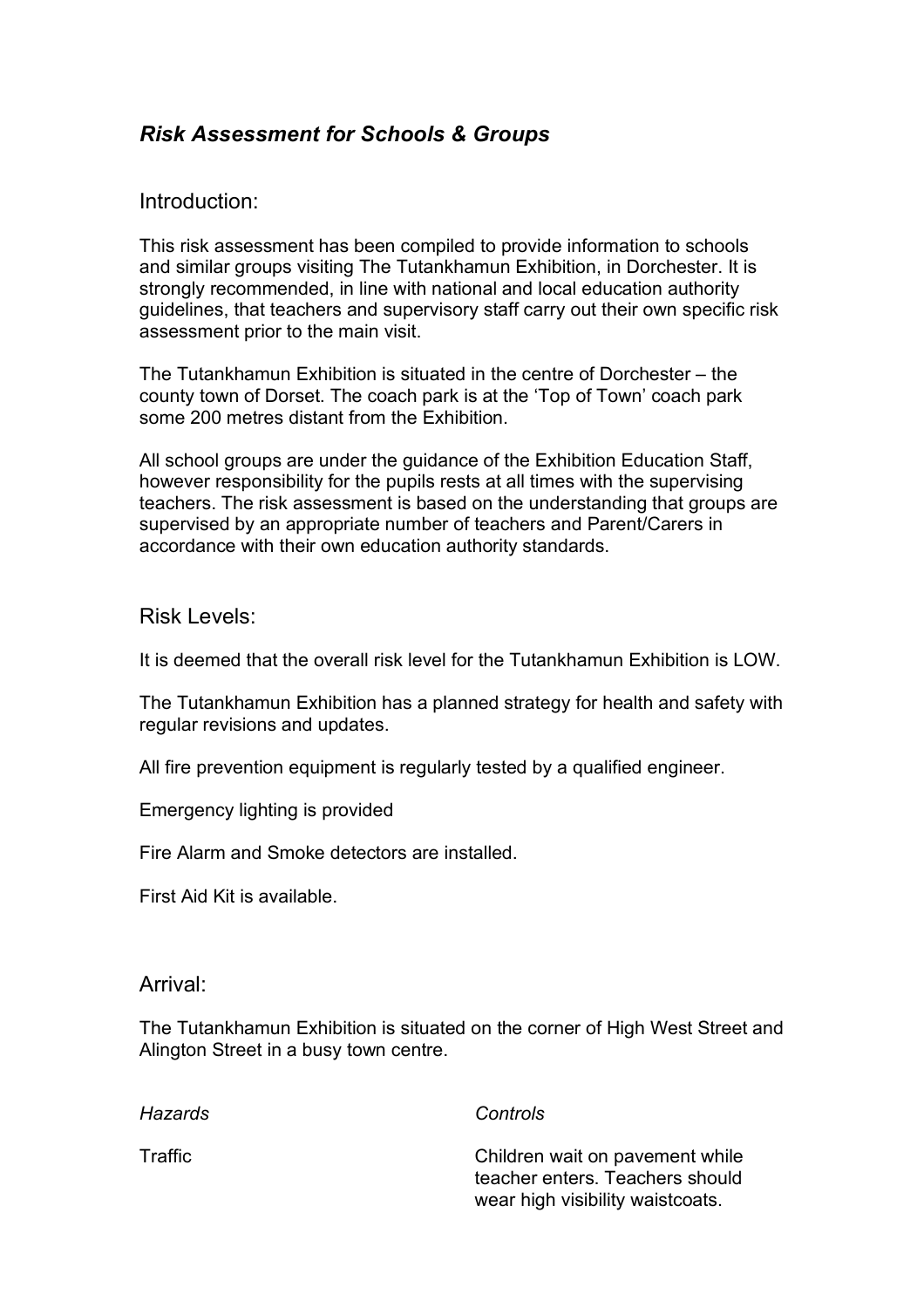| No Pavement on one side     | Use side of Alington Street with<br>pavement while moving between<br><b>Exhibition and School Room.</b><br>Teachers to wear high visibility<br>waistcoats.                |
|-----------------------------|---------------------------------------------------------------------------------------------------------------------------------------------------------------------------|
|                             | <b>LOW MEDIUM RISK</b>                                                                                                                                                    |
| Buildings:                  |                                                                                                                                                                           |
| <b>Hazards</b>              | Controls                                                                                                                                                                  |
| Slips, Trips & Falls        | Level or slightly ramped floors<br>throughout. Adequate lighting levels.<br>Children under supervision at all<br>times – running should be controlled.                    |
| <b>Stairs</b>               | The Mummies exhibition gallery is<br>reached by a flight of stairs with two<br>turns. Stairs are well marked but care<br>should be taken when ascending or<br>descending. |
| Glass                       | Toughened glass or Perspex used<br>throughout.                                                                                                                            |
| <b>Falling objects</b>      | Displays are fixed where necessary                                                                                                                                        |
| Fire                        | All fire and safety equipment tested<br>regularly. Fire prevention practised.                                                                                             |
| <b>Hazardous Substances</b> | Children do not have access to any<br>hazardous substances                                                                                                                |
|                             | <b>LOW RISK</b>                                                                                                                                                           |

The Tutankhamun Exhibition has Public Liability Insurance for a minimum of £5 million. This is renewed annually.